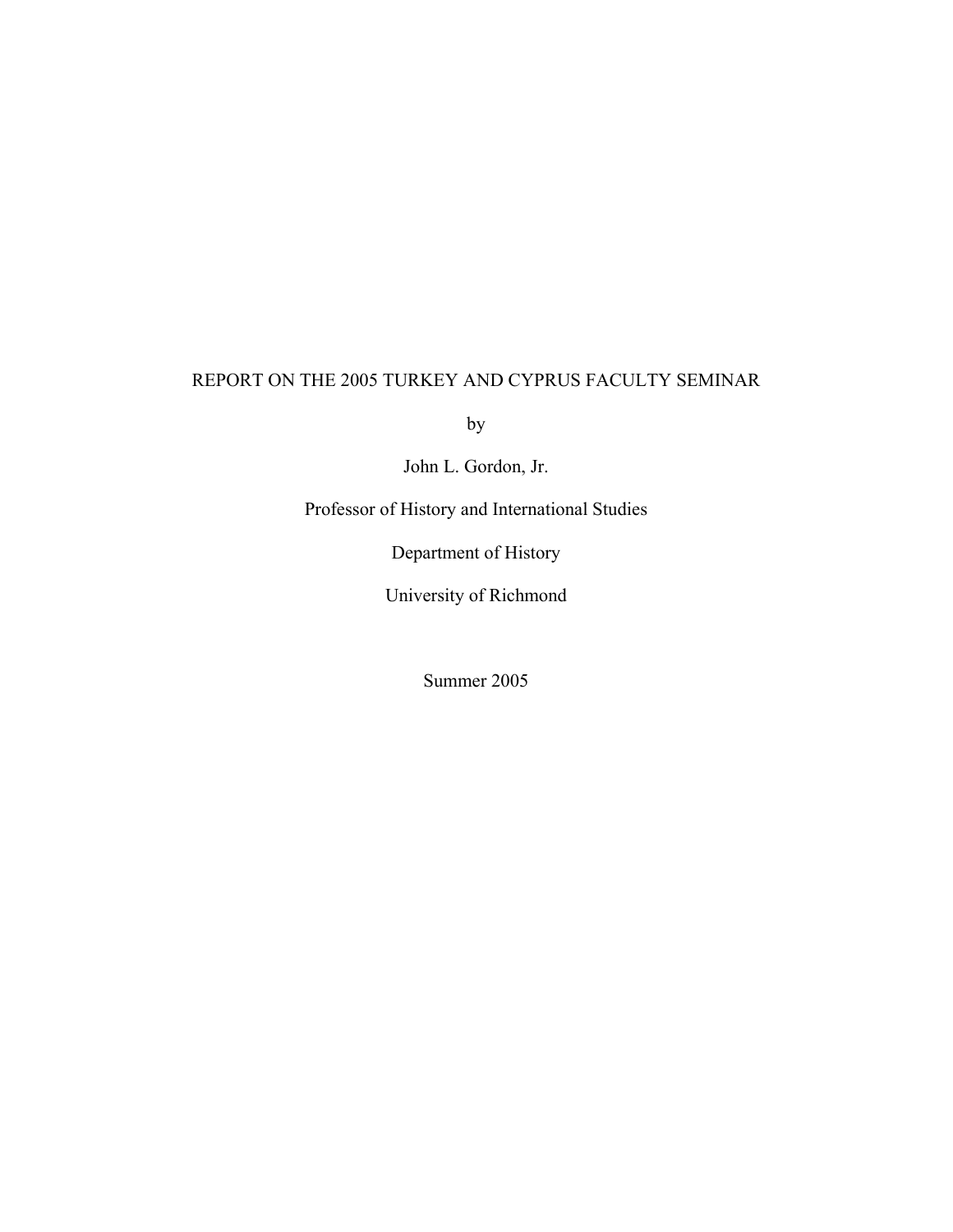I was privileged to participate in the 2005 University of Richmond Faculty Seminar which provided an opportunity for ten members of the faculty to explore Turkey and Cyprus through on-campus study in the spring and over two weeks of on-site travel in May. We visited Turkey's three largest cities, Istanbul, Ankara, and Izmir; the regional cities of Denizli, Konya, and Kayseri; as well as smaller towns and villages. We journeyed along the famed Silk Road from the Aegean coast to Kayseri, providing views of the Anatolian plain and such exotic landscapes as the travertines at Pamukkale and the rock and cave formations of the Cappadocia region. We toured the Greco-Roman ruins of Pergamon, Ephesus, and Hierapolis; early Christian havens and places of worship at Goreme and Zelve; Byzantine and Ottoman palaces, churches, and mosques in Istanbul; and Turkish sties and museums in the national capital of Ankara. We also visited the campuses of eight universities and one historic preparatory school. On Cyprus, we were hosted by Yakin Dogu University, visited the cities of Lefkosa (Nicosia) and Girne (Kyrenia) in the Turkish Republic of North Cyprus, and crossed the UN Green Line into the Republic of Cyprus (Greek).

In both Turkey and Cyprus we heard lectures by and engaged in discussions and informal conversations with numerous academics, national and local government officials, and NGO representatives. We explored such issues as higher education, politics, economics, national security concerns, the war in Iraq, Turkish-American relations, Turkey's pursuit of membership in the European Union, the place of Islam in Turkish national life, the Turkish-Greek communal relationships in Cyprus, the 1974 partition of the island, and the prospects of reunion, to name a few. We all came away with much greater knowledge and understanding of both Turkey and Cyprus, more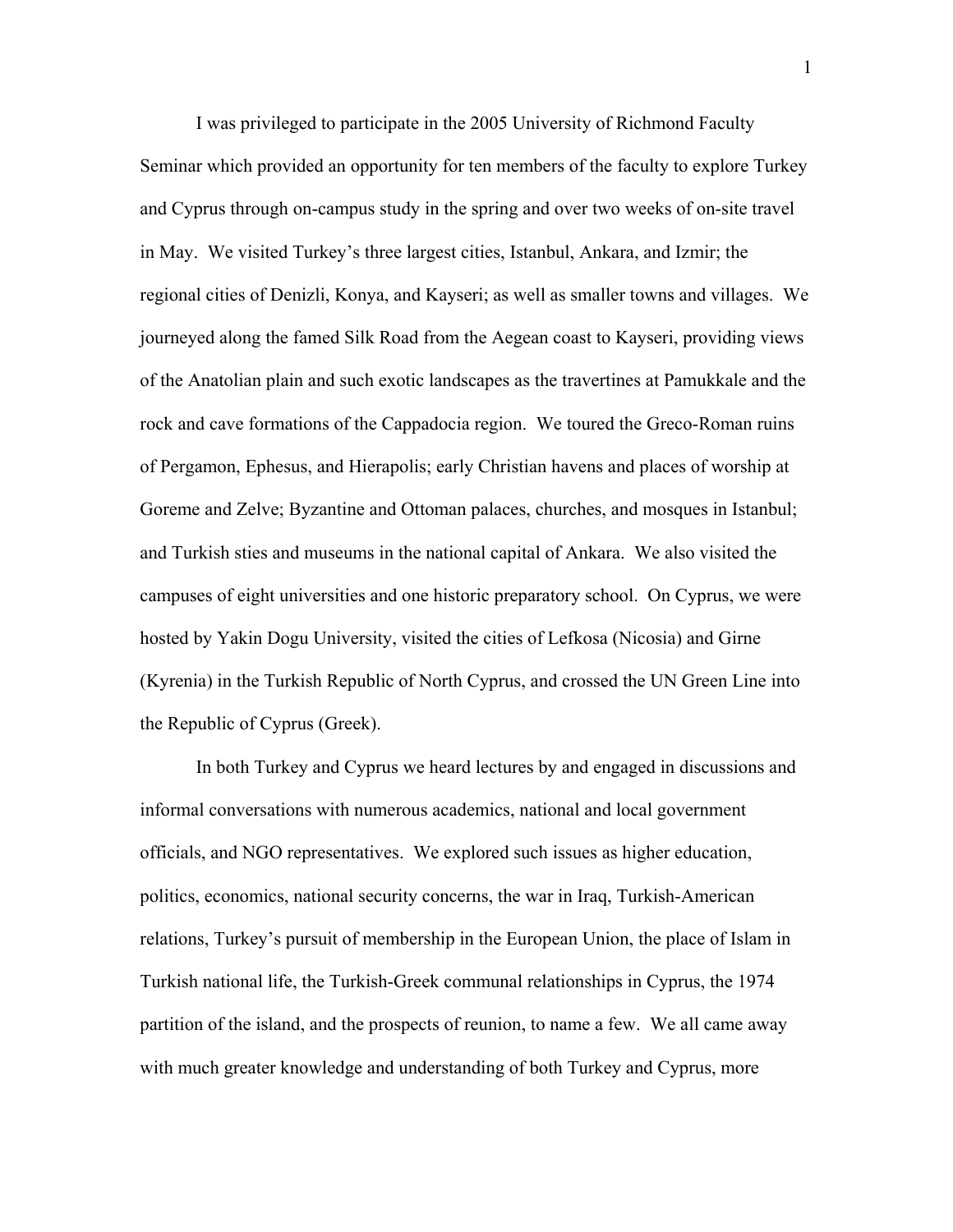nuanced views of their prospects and challenges, and a heightened awareness of the strategic importance of Turkey as a Western oriented Islamic state located at the crossroads of Europe and Asia.

Turkey and Cyprus are intriguing places, each with huge contradictions, great promise, and complex questions about their futures. What is the role of Islam, with which some 99 percent of Turks identify, in a professedly secular state? What are the chances the powerful Turkish military will intervene again in the Turkish government as it has done on four occasions since 1960? Will Turkey join the EU? What are the implications of Turkish entry for both the EU and Turkey? How can the communal divisions on Cyprus between the majority Greeks and minority Turks be resolved? How will the 2004 entry into the EU of the Republic of Cyprus (Greek) affect the situation? Although these and many other questions are worthy of attention, as an historian I have decided to concentrate the balance of my report on aspects of the legacy in contemporary Turkey of the republic's founder, first president, and national icon, Mustafa Kemal Atatűrk.

Mustafa, his given name, was born to middle class Islamic Turkish parents in 1880 or 1881 in Salonica, now in Greece but then in the polyglot and decaying Ottoman Empire. He was educated between 1893 and 1905 in military schools where he was exposed to European, rationalist, reformist ideas of the Committee of Union and Progress, the "Young Turks" who were gaining influence in the Empire. He also gained the name Kemal, meaning "perfection," from an admiring teacher. Following his schooling, he served in the Ottoman army, fighting in the Italian and Balkan Wars of 1911-1913 and in World War I when the Ottomans were allied with the Central Powers

2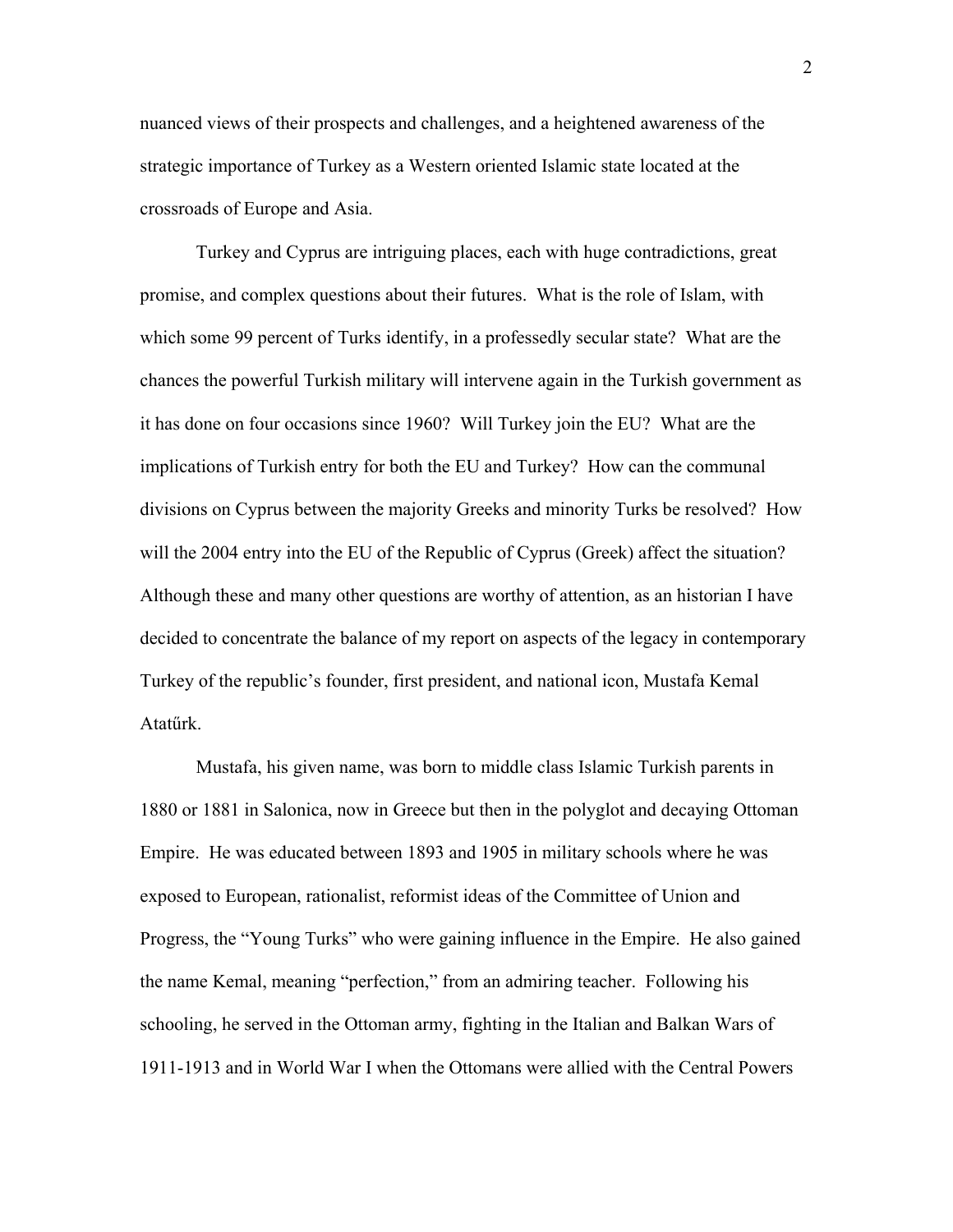of Germany and Austria-Hungary. He gained fame in the successful campaign against Allied, mainly British, forces on the Gallipoli peninsula in 1915 and later commanded Ottoman armies in less successful campaigns against the Russians in the East and Arabs and their British allies in Palestine and Syria.

The Ottoman Empire disintegrated in the wake of its defeat in the war. Its Mediterranean and Arabian provinces were lost, either becoming independent states or League of Nations mandates to the British (Palestine and Iraq) or French (Syria and Lebanon), the Armenians and Kurds proclaimed independent states, France occupied Cilicia north of Syria, Italy occupied Antalya on the Mediterranean coast, Greece moved into Izmir (then Smyrna) and much of western Anatolia, and the straits were internationalized under British leadership. To the dismay of Turkish nationalists, this was accepted by the weakened Ottoman Sultanate in the 1920 Treaty of Sevres.

Mustafa Kemal was dispatched by the Sultan in 1919 to disband the Ottoman 3rd Army at Samsun, but upon arriving in this Black Sea Coast town, he resigned his commission, organized a national congress at Erzurum, was elected leader, made Ankara in central Anatolia his headquarters, and led what in time became a successful nationalist movement against both the Sultan and occupying powers. May 19, the day of Kemal's landing in Samsun, is now celebrated in Turkey as a national holiday commemorating the beginning of the war of independence. We experienced the May 19 holiday in the Cappadocia region where we saw school children, dressed in colorful costumes, marching on parade grounds and prominently displaying the Turkish flag.

Turkish nationalist forces under Mustafa Kemal's leadership defeated the Armenians and Kurds, settled Turkey's eastern boundary with the Soviet Union, and after

3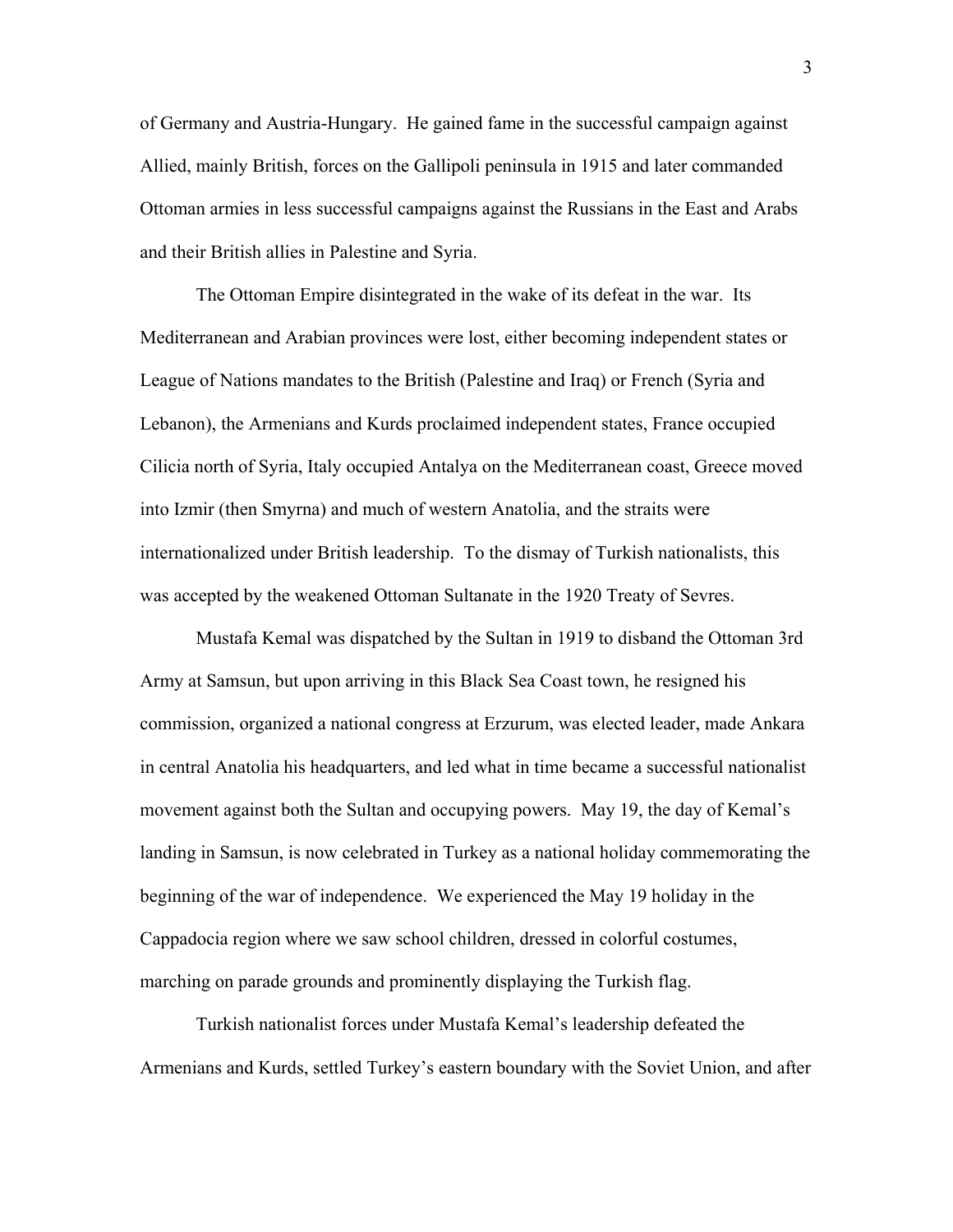hard fighting bested Greek forces. Meanwhile, Italy and France withdrew from southern Turkey, the British signed an armistice pending negotiation of a new international treaty with Turkey, and the increasingly irrelevant Sultan fled into exile and the Ottoman Empire came to an end. The 1923 Treaty of Lausanne between Turkey and the Allied Powers recognized Turkish independence, fixed most of its frontiers (except for Iraq and Syria which were settled later) and arranged for a compulsory exchange of Greek and Turkish populations, Greeks from Anatolia and Turks from Macedonia and Crete. With Turkish independence now secured and internationally recognized, the Grand National Assembly, the popularly elected legislature, declared Turkey a republic, made Ankara, then a town of some 30,000 in the center of the Anatolian peninsula, the new capital (it is now a city of over 3 million), and elected Mustafa Kemal, widely regarded as the leader responsible for Turkey's successes, president. Kemal now had political power to go with the prestige of his nationalist and military leadership. He set about to shape the new Turkish republic in accord with his strongly held beliefs in nationalism, secularism, and **Westernization** 

Mustafa Kemal saw nationalism in geographic terms. Anyone who ended up within the boundaries of the new Turkey was a Turk. He had little regard for other identities. This view was no doubt at least in part a consequence of the role of nationalism in the demise of the Ottoman Empire. As Christopher de Bellaigue argues in a recent *New York Review of Books* article:

 The Turkish Republic's attitude toward minorities only makes sense if you have an idea of the contribution that the nationalism of ... minorities made to the decline of the Ottoman Empire . . . . The process of making new nations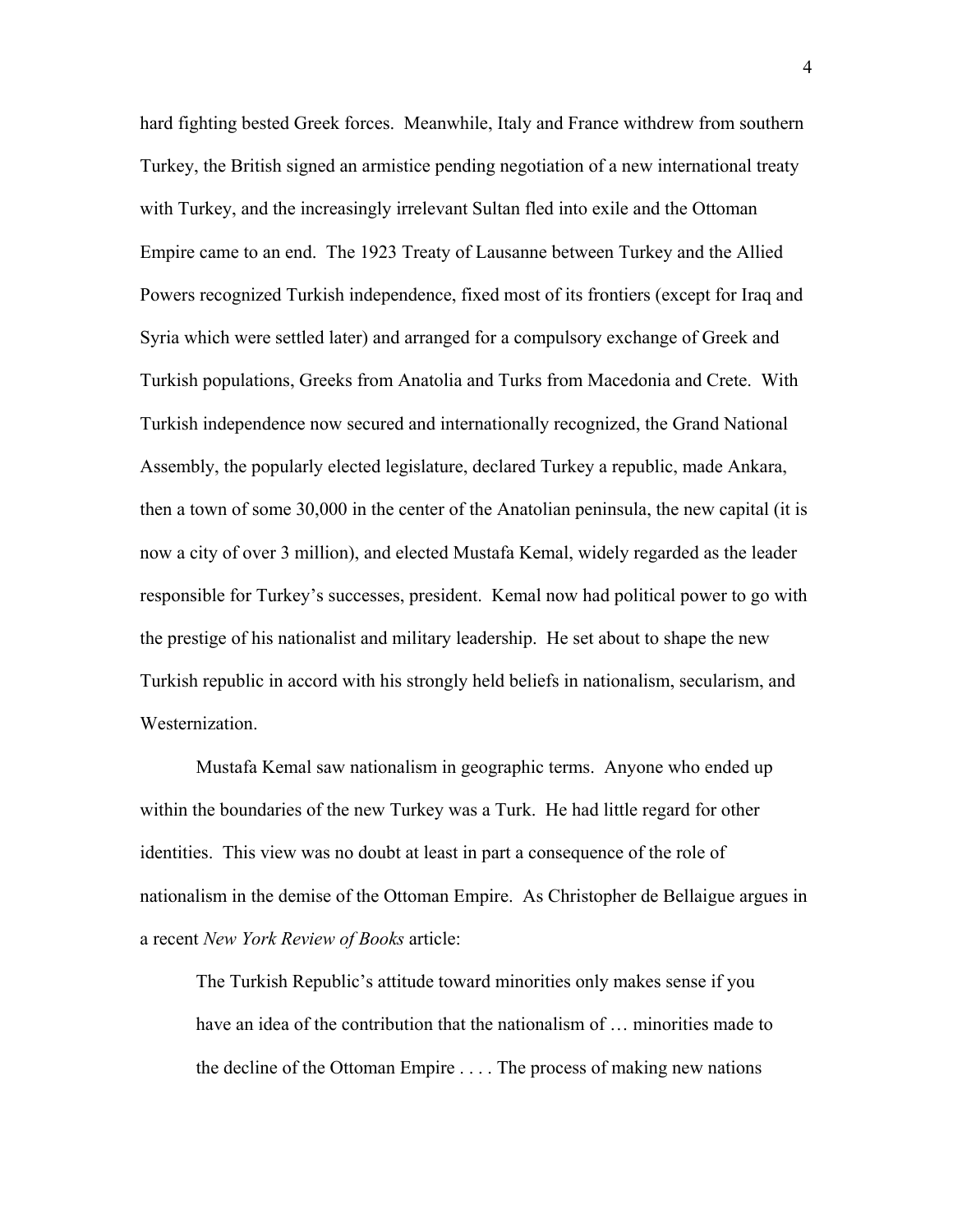[e.g., Greece, Serbia, Romania] was lethal for the empire and very often for those Muslims who were caught up in it; millions of Muslims were forced out of those newly independent states . . . and fled to Anatolia, the empire's heartland. By the eve of World War I, Anatolia had become a refuge for dispossessed Muslims from the Balkans and from the Caucasian territories that Russia had won during the Russian-Ottoman War of 1877-1878.

During and after World War I the Empire was also troubled by non-Muslim minorities, in particular, Gregorian Christian Armenians who revolted and collaborated with the Russian enemy, and Orthodox Christian Greeks who encouraged the intervention of Greece. The Armenians were deported from their indigenous areas by the Ottomans during the war at great cost in human life (creating for Turkey the persistent and still haunting genocide question) and Greek forces were defeated by the Kemal-led nationalists in the early 1920s. In the 1923 Treaty of Lausanne the Allied Powers insisted that Turkey commit to guarantee the religious and linguistic rights of the relatively small numbers of Armenians, Greeks, and Jews that remained within its territories. Larger, non-Turkish, Muslim minorities such as the Kurds and religiously heterodox Alevis received no such recognition or guarantees. In Mustafa Kemal's new state Muslims were to have only one identity: Turkish. Among his most famous sayings was "Happy is he who calls himself a Turk."

Kemal moved to secularize and Westernize his new Turkish state through a series of reforms between 1924 and 1935. The Caliphate, *shariah* courts, religious schools, and dervish brotherhoods were abolished, Turkey was declared a secular state, and all references to Islam were excluded from the constitution. A state controlled Directorate of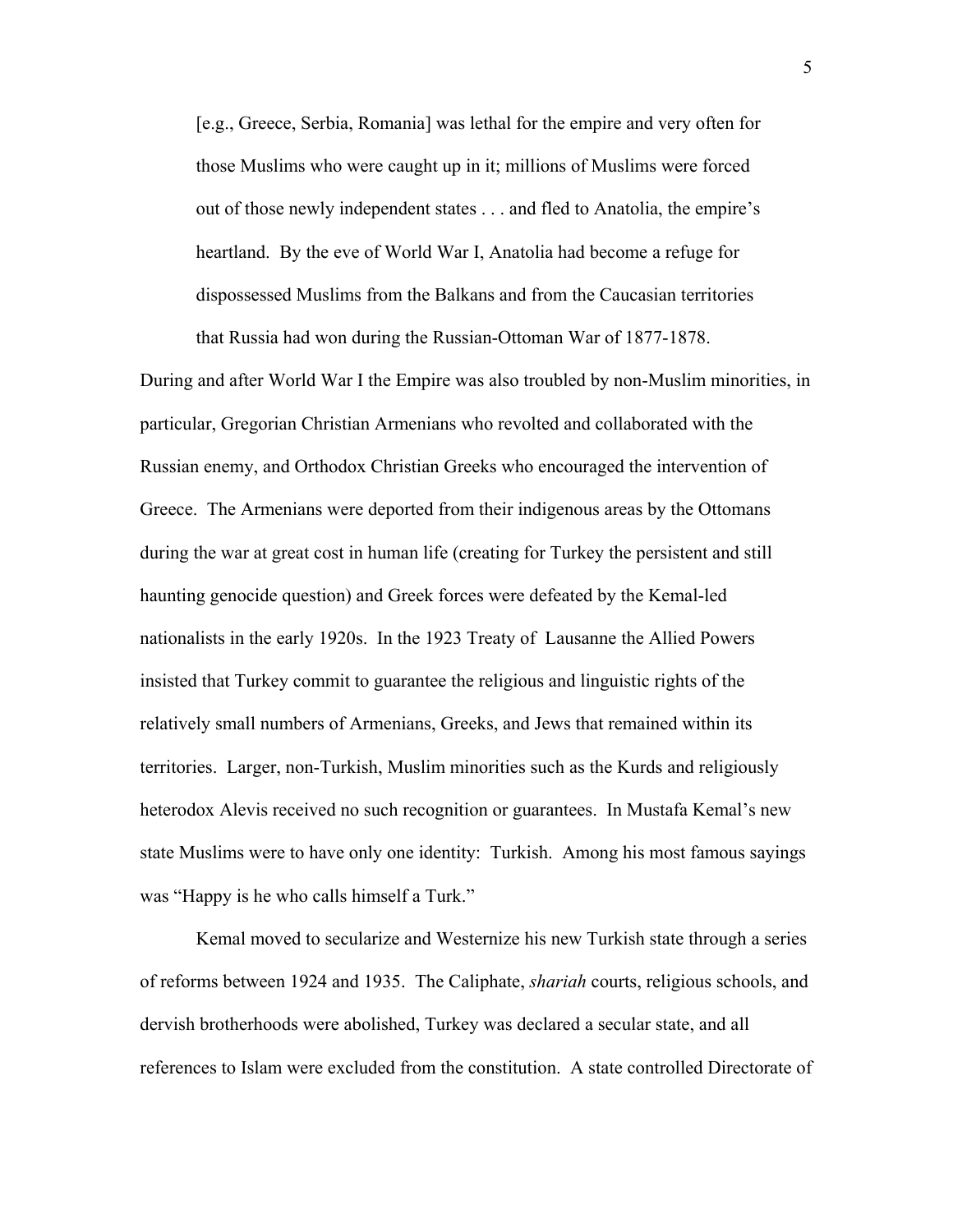Religious Affairs was created to maintain mosques, employ their *imams*, and determine the content of religious education to be provided in national schools. New law codes were adopted based on European models: the Swiss civil system, Italian criminal code, and German civil law. Marriage was made a civil contract, women were granted full civil rights including the franchise, and veiling was discouraged generally and prohibited in schools and government offices. The fez was outlawed, western style clothing encouraged for both men and women, a new alphabet based on Latin was introduced to replace the Arabic alphabet, and a new system of national schools was established to teach the new alphabet. The Western Gregorian calendar was introduced and Sundays replaced Fridays as the weekly holiday.

Mustafa Kemal was shaping the new Turkey in accord with his republican, nationalist, secular, equalitarian, statist principles. These reforms were imposed by the national government in Ankara, an authoritarian government dominated by its leader until his death in 1938. Although there were elections to the Grand National Assembly every four years, opposition political activity was curtailed. The GNA re-elected Kemal president every four years without opposition. Although Kemal's state was authoritarian it was not totalitarian, allowing, in the words of his biographer, Andrew Mango, "a reasonable space for free private lives."

Mustafa Kemal's reform program was unsettling to many in Turkey. The Kurds, resentful of the Turkification and secularist policies, frequently rose in revolt. The most serious in 1925 and 1937 were brutally suppressed. There were also religious riots staged by Islamic fundamentalists and attempts to assassinate Kemal, but the powerful Turkish state responded with arrests, trials, and executions. Many Muslim traditionalists no doubt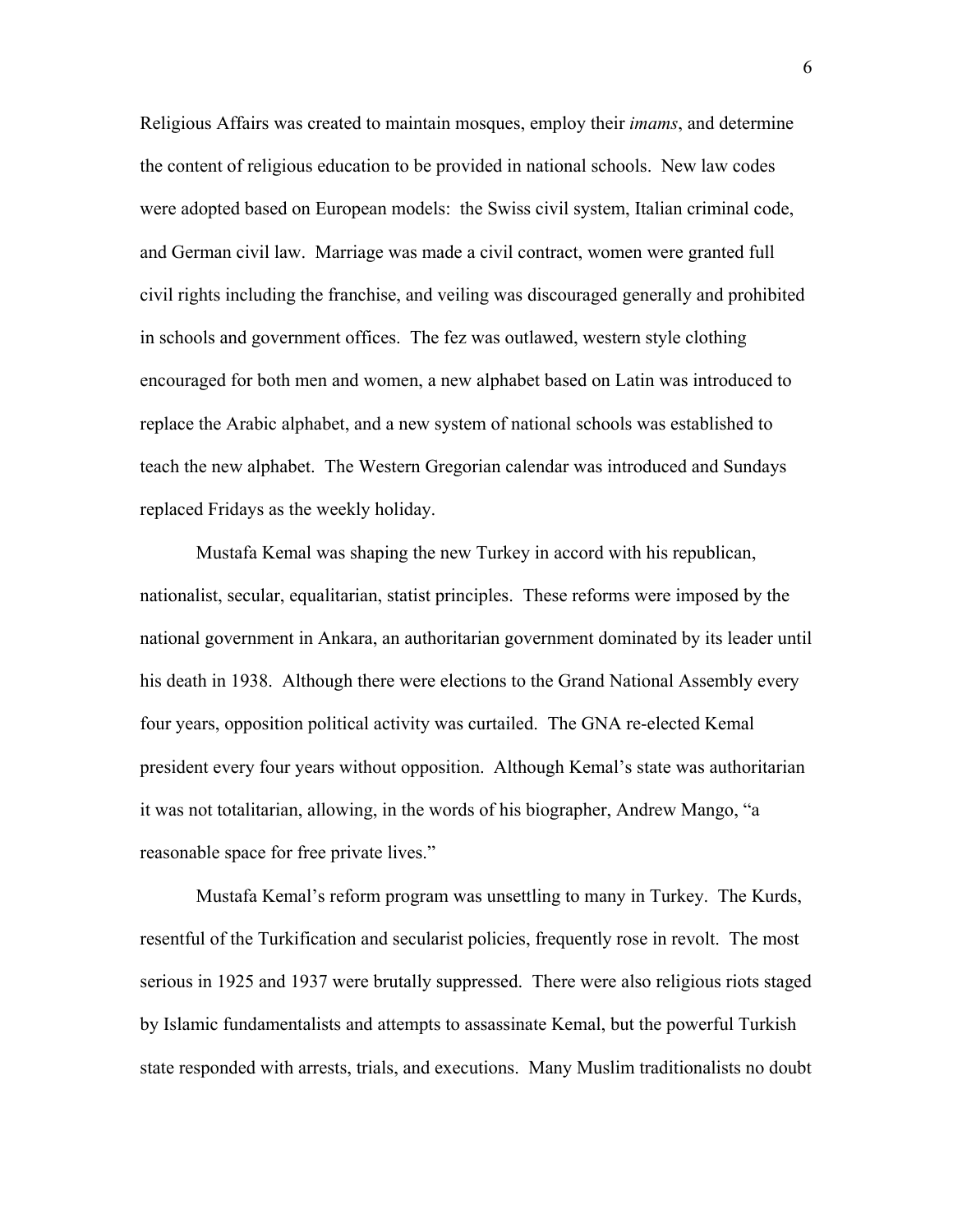were quietly and privately uncomfortable with the direction and pace of change. However, the bulk of the Turkish population seemed to welcome the stability and modernization resulting from Kemal's regime. The first of many statues of him was erected in Istanbul in 1926. When surnames were made mandatory in Turkey in 1934 (another western reform), the GNA bestowed upon him the surname Atatűrk, meaning "father of the Turks." His political associates continued to dominate Turkish politics in the generation after his death and to be guided by his principles. His Republican People's Party granted him the title of "Eternal Leader." In 1951 the GNA passed a law making it a criminal offense to insult the memory of Atatűrk. Construction was begun in 1944 on a massive monument to the republic's founder on a commanding hill in Ankara. In 1953 his remains were transferred to this mausoleum where Turks and visitors alike come to pay their respects. In our travels we were continually reminded of the apotheosis of Atatűrk. His statues, busts, death masks, and photographic images are omnipresent. In the square adjacent to the town hall in the central Anatolian village of Agrinas (where we met the mayor) stands a full-length statue of Atatűrk. His bust rests on a plinth in front of the main building of Robert College in Istanbul. His death mask is in every university classroom we visited in both Turkey and the Turkish Republic of North Cyprus. Atatűrk's image is on every unit of the new Turkish currency. Clearly he has come to be revered by the Turkish state as its founder, defender, policy guru, and national hero. Ironically, he has been elevated to quasi-devine status by a professedly secular society.

Atatűrk's revered status in contemporary Turkey is an enigma. Given the claim that 99 percent of Turkey's population is Muslim, the intensity of Muslim fundamentalists such as those we heard speak in Istanbul, the pervasive calls to prayer,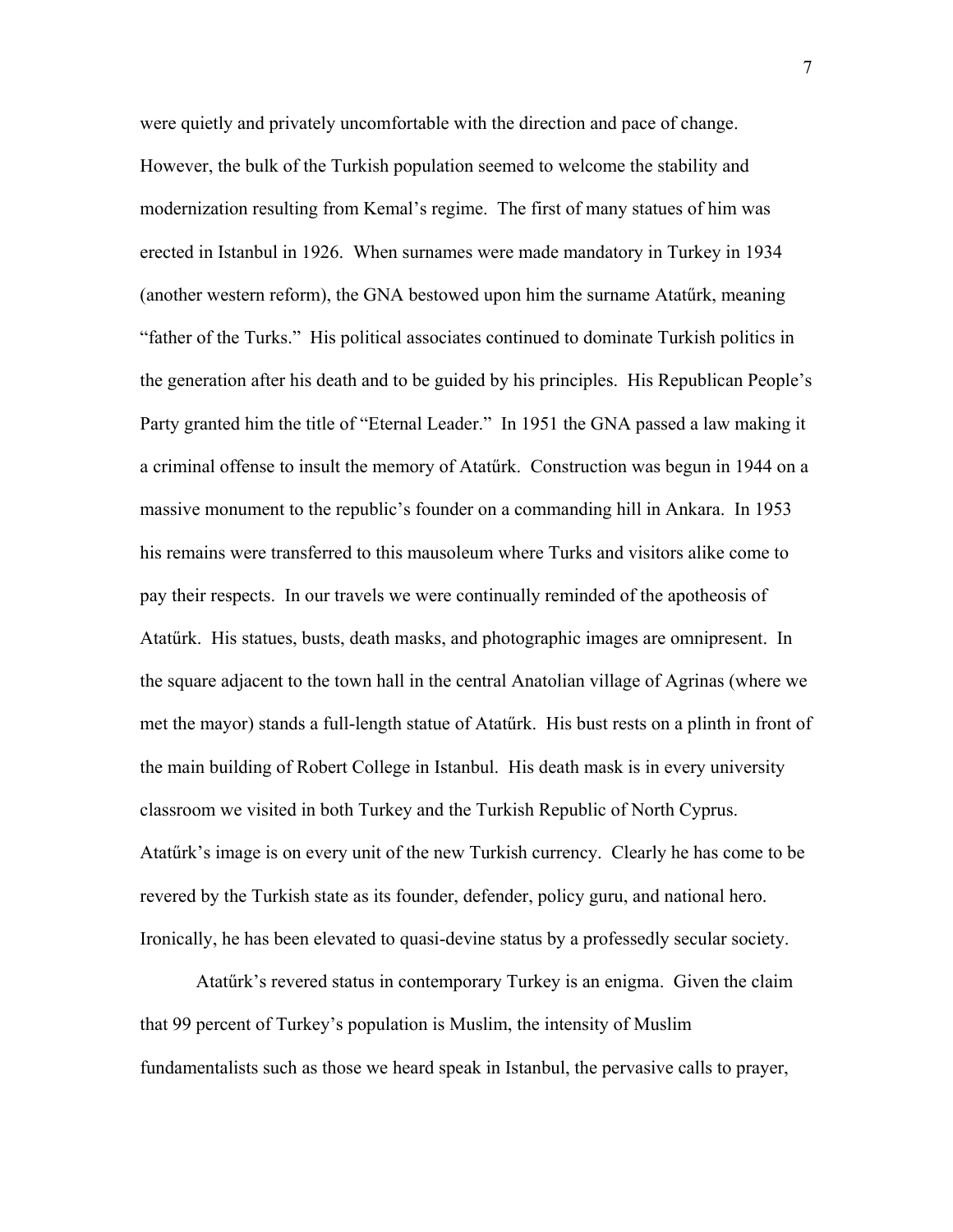and the widespread covering of women's hair, especially outside the larger more cosmopolitan cities, it seems paradoxical that Turks honor a figure who was an atheist, who lived a libertine life and died of cirrhosis of the liver, and who diminished the public role of Islam in Turkish society. How well do modern Turks really know Atatűrk or understand his principles?

The evolution of Western political values since World War II has created a contradiction between Atatűrk's admiration of the West and other of his policies, in particular his authoritarism and his view of the place of minorities and the military in Turkey. It follows that his efforts to emulate the West, from dress to institutions, would lead later Turkish leaders, mindful of his principles, to seek to integrate with Europe by joining the European Union. As early as 1963 Turkey sought and gained associate member status in the then European Economic Community and applied for full membership in 1987. Twelve years later, in 1999, EU leaders recognized Turkey as a candidate country and membership negotiations will begin in October 2005. European leaders have been slow to include Turkey, certainly in part because of its economy (it would be the poorest country in the EU), but also because of questions about its stability as a functional democracy and its treatment of minorities. For Atatűrk, a general who used the military to create and defend his new state, the military was a carefully nurtured national institution which continued to receive under Atatűrk and his successors the largest portion of annual Turkish budgets until this year when it fell to second behind education. (This milestone was called to our attention by several Turkish speakers.) The military, embracing Atatűrk's principles, including in particular his secularism, has intervened in the government on four occasions, in 1960, 1971, 1980, and 1998, to either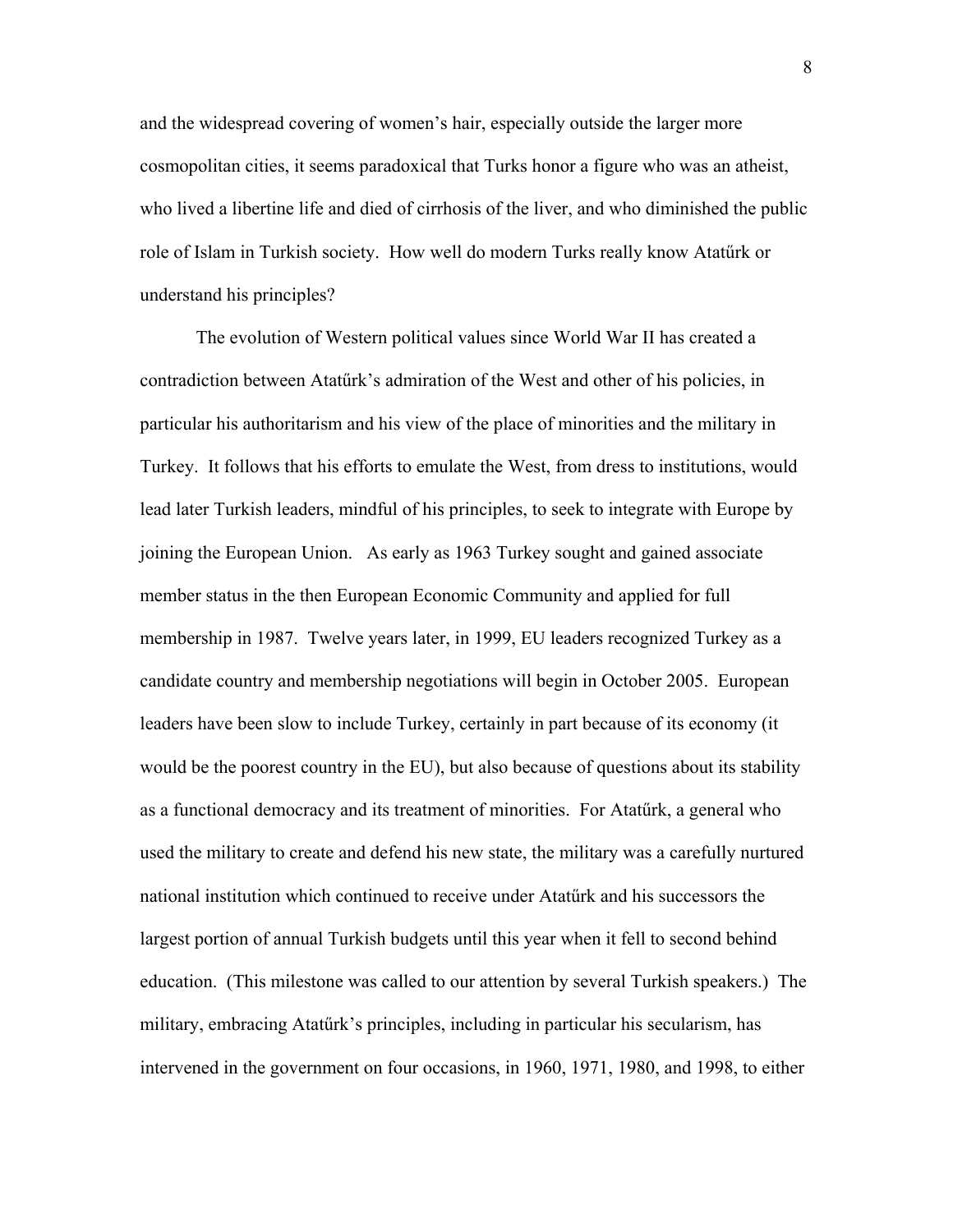stem corruption or the influence of Islam. On each occasion the military has returned power to civilian authorities, but the military has come to see itself as the guardian of Atatűrk's reformist legacy, of the constitution, and of the Turkish state. Military intervention in the political arena, however, is an anathama to the EU. We were assured by both military leaders and academics that the military will not intervene again, but how confident can we and more importantly the EU be given recent history and the military's "guardian" role?

Turkey's views on minorities is yet another barrier to its entry into the EU. As Stephen Kinzer of the *New York Times* noted, "something about the concept of diversity frightens Turkey." The only minorities that Turkey seems to recognize are the three, Armenian, Greek, and Jewish, acknowledged in the Treaty of Lausanne whose numbers today are in the tens of thousands. We were told on several occasions that "in Turkey we have no minorities." This reflects Atatürk's geographical concept of nationality as embodied in his slogan "Turkey for the Turks and the Turks for Turkey." To him it was impossible for a Muslim resident of Turkey to be anything but a Turk. However, the population of Turkey is far from homogeneous and today anthropologists note as many as 26 ethnic groups among its population. The largest and most troublesome are the Kurds of southeastern Turkey who constitute some 20 percent of Turkey's population of 70 million. Many Kurds did not in Atatűrk's time and do not today consider themselves Turks. They speak one of two Kurdish languages, Kirmanji or Zaza, and have resisted Turkification. Kurds are not of one mind politically – some want greater rights within Turkey, others want broader regional autonomy, and some want to break away and join fellow Kurds in Iraq, Iran, and Syria to create an independent Kurdistan. The latter,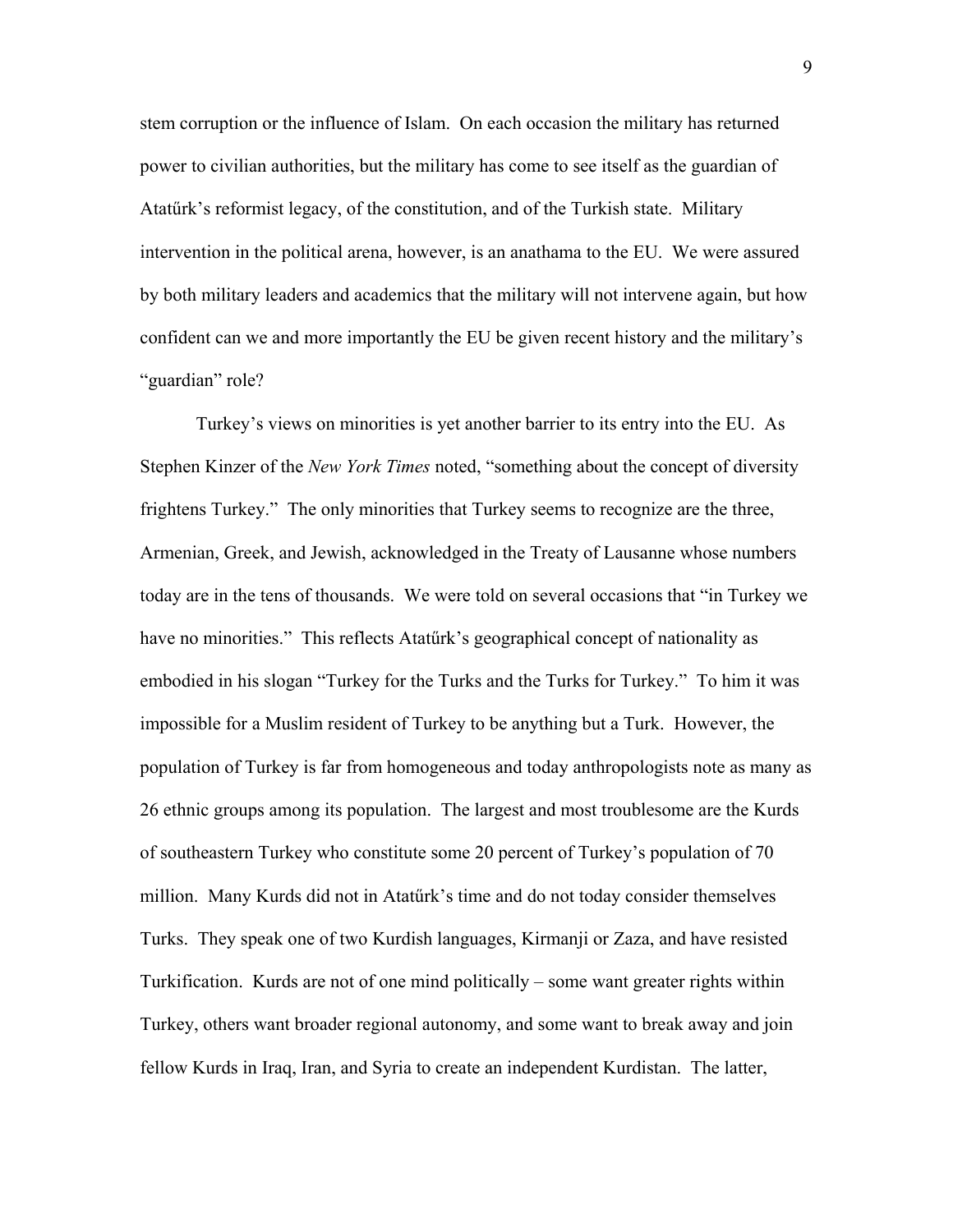represented by the outlawed Kurdistan Worker's Party, known as the PKK, and led by Abdullah Ocalan, waged a bloody guerilla war against the Turkish army and security forces from the late 1970s until 1999 when Ocalan was captured, tried, convicted, and sentenced to death for treason. In May 2006, during our time in Turkey, the European Court of Human Rights ruled that he "was not tried by an independent and impartial tribunal" and called for a retrial. Turkey, mindful of its application to the EU, has indicated that it will conduct a new trial in accord with European standards. Also, for the same reason and to undercut the appeal of the PKK to Kurds, Turkey has made some conciliatory gestures, including the release of PKK members arrested during the troubles and the repeal of Atatűrk-era laws banning broadcasting in Kurdish, Kurdish-language schools, and even private use of the Kurdish languages. These are positive steps which most likely would not have occurred without the EU issue, but do they really reflect a fundamental change in Turkey's views on minority rights and diversity?

Atatűrk and his legacy remain a paradox. He and his memory are revered as the architect of the modern Republic of Turkey, but his principles to which Turkish leaders and much of society remain committed put Turkey at odds with twenty-first century liberal democratic values and complicate Turkey's professed desire to become Westernized and enter the new Europe of the EU. Will Turkey be prepared to sacrifice more of the Atatűrk legacy to improve its chances of joining the EU? (This, of course, leaves aside the question of just how open the EU is to the membership of an Islamic, Asian state.)

My expanded knowledge and first hand experience of Turkey and Cyprus will inform and enhance a number of courses I teach, including: (1) History 100 Introduction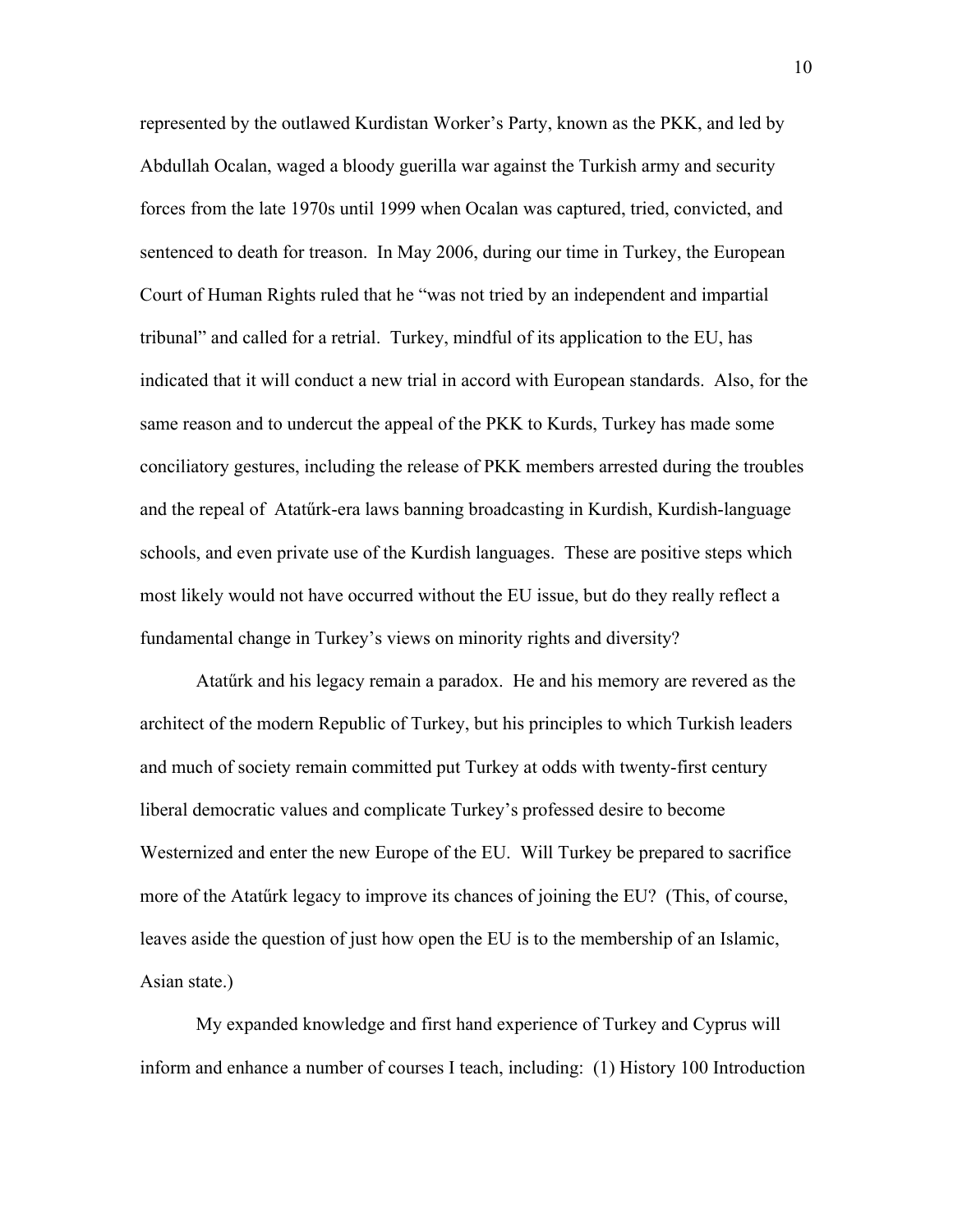to History: Churchill in which attention is given to Churchill's role in the Gallipoli campaign of 1915 and subsequent involvement in the re-ordering of the Middle East as British colonial secretary after World War I; (2) History 243, Modern Britain which includes material on Britain's relations with the Ottoman Empire and its successor states in the late nineteenth and twentieth centuries; (3) History 290 British Empire and Commonwealth with its coverage of British involvement in the Middle East; (4) History 400, Research Seminar for Majors: British Diplomacy since 1800 in which students may research and write on Anglo-Ottoman and Anglo-Turkish topics; and (5) IS 400 Senior Seminar: Imperialism and Post-imperialism which gives attention to British, French, and Russian expansion into areas of the Ottoman Empire and the legacy of imperialism in the contemporary Middle East. I am deeply grateful to the office of International Education for this wonderfully enriching faculty development opportunity. I have come away with a much stronger appreciation of the strategic significance of Turkey and of the complexities of this fascinating society with its mix of modern and traditional, secularism and Islam, European and Asian.

NOTE: In writing this essay I have drawn on travel experiences, conversations with faculty colleagues and persons we met in Turkey and Cyprus, and a wide range of articles, books, and websites. Among the more helpful printed and on-line sources are: Andrew Mango, *Atatűrk: The Biography of the Founder of Modern Turkey* (Woodstock and New York: Overlook Press, 1999); Hugh Poulton, *Top Hat, Grey Wolf and Crescent: Turkish Nationalism and the Turkish Republic* (New York: New York University Press, 1997); Feroz Ahmad, *Turkey: The Quest for Identify* (Oxford: